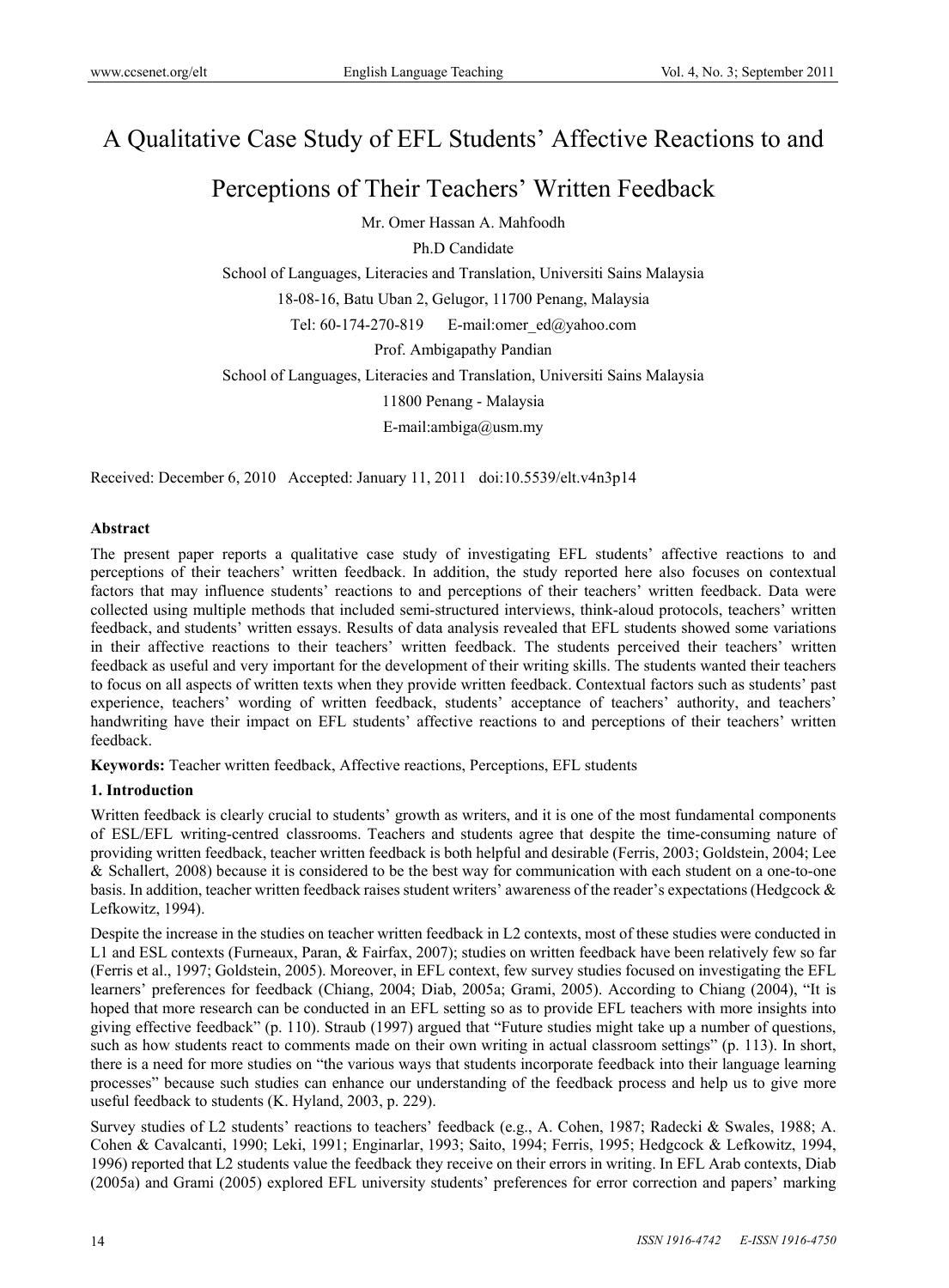techniques and their beliefs about what constitutes effective feedback. Following both leki's (1991) and Hedgcock and Lefkowitz's (1994) surveys, Diab explored 156 EFL Lebanese students' attitudes towards teacher feedback regarding various features of their writing such as content, organization, grammar, vocabulary choice, and writing style as well as students' preferences for various teacher papers' marking techniques. Diab's findings support the general orientation that L2 students seem to expect surface-level error correction from their teachers and believe that that such feedback is beneficial. Employing a questionnaire, Grami (2005) explored the reactions of English major Saudi students to teacher written feedback. Grami found that English major Saudi students desired and expected written feedback from their writing teachers.

Earlier studies, employing the approach of surveys, on L2 students' reactions to and perceptions of teachers' written feedback tended to focus on necessarily limited perspective of a particular group of informants, often without any effort to triangulate data by, for example, surveying teachers or examining comments (Ferris, 2003). Both teachers' comments and student's perceptions of those comments are slippery constructs which are difficult to define with any precision (Straub, 1997). Although his study enriched researchers' understanding of the complexity of written feedback, Straub maintained an underlying assumption of response as something that cannot be isolated from the classroom context.

Recently, Lee (2008) has focused on investigating the reactions of Secondary Schools students in Hong Kong. Using multiple methods of data collection, both quantitative and qualitative, Lee found that Secondary School students in Honk Kong want their teachers to give more written comments. Lee also found that factors such as students' preferences for written comments and error feedback, students' uptake of feedback, and students' demand for more feedback are some of many factors in the context. It is necessary to note that Lee's study was conducted in a secondary school context in Hong Kong, a context in which the students are different than those in EFL college students in Arab countries.

Therefore, the current study attempted to investigate EFL students' perceptions of and reactions to their teachers' written feedback, and the factors that might have influenced this complex process (i.e. giving feedback by teachers and students' perceptions and reactions). Al-Khuwaileh (2001) indicates that there are several studies on error analysis, testing, EFL learners' needs, and evaluation of writing in EFL Arab contexts, but there is a need for studies on how to help EFL learners to correct their errors. He states that it is important and worth studying to investigate how to treat errors and help EFL students in Arab contexts to improve their English writing skills.

Unlike surveys and experimental designs which necessarily deal with limited and predetermined sets of variables (Ferris, 1995; Chiang, 2004; Diab, 2005a; Grami, 2005), the present study is a qualitative case study which presents an advantage to account, from a holistic perspective, for particular characteristics of research participants as well as for multiple aspects of the immediate context. The major value of the present study is that there is an opportunity to use various sources of data and employ both qualitative and quantitative methods of analysis. Therefore, the authors were specifically interested in examining English major EFL students' perceptions of the effectiveness of their teachers' written feedback on their essays.

The study reported in this paper is one of the first few studies that focus on teacher written feedback in EFL contexts in one of Arab countries. This study is also significant as it adds to our knowledge and understanding of EFL students' reactions to and perceptions of their teachers' written feedback. Moreover, this study is significant because it has some implications for EFL writing instruction especially for teaching English as a major of study in universities in Arab countries. Furthermore, previous studies on teachers' written feedback have not focused on the crucial role of factors in context. However, the present study attempted to reveal the possible factors in the context that might have influenced students' reactions to and perceptions of their teachers' written feedback.

Methodologically, this study employed qualitative case study design for studying teachers' written feedback. Therefore, the design of this study helped the researchers to study teachers' written feedback from the perspectives of eight English major EFL students. While previous studies on teachers' written feedback in EFL contexts (e.g. Enginarlar, 1993; Chiang, 2004; Diab, 2005a; Grami, 2005) employed survey design using questionnaires for data collection, the study reported in this paper employed some methods for data collection. Triangulation of time, triangulation of methods of data collection, and triangulation of techniques for analysis of data were employed in this study for enhancing reliability and validity in this research.

To sum up, our study has its contribution to the fields of research on teacher written feedback and writing instruction in EFL context. This study contributes to existing research on teacher written feedback by relating English major EFL students' affective reactions to and perceptions of actual teachers' written feedback, focusing particularly on the influence of contextual factors on students' responses to their teachers' written feedback.

# **2. Research questions**

The study reported in this paper was designed to investigate the following research questions: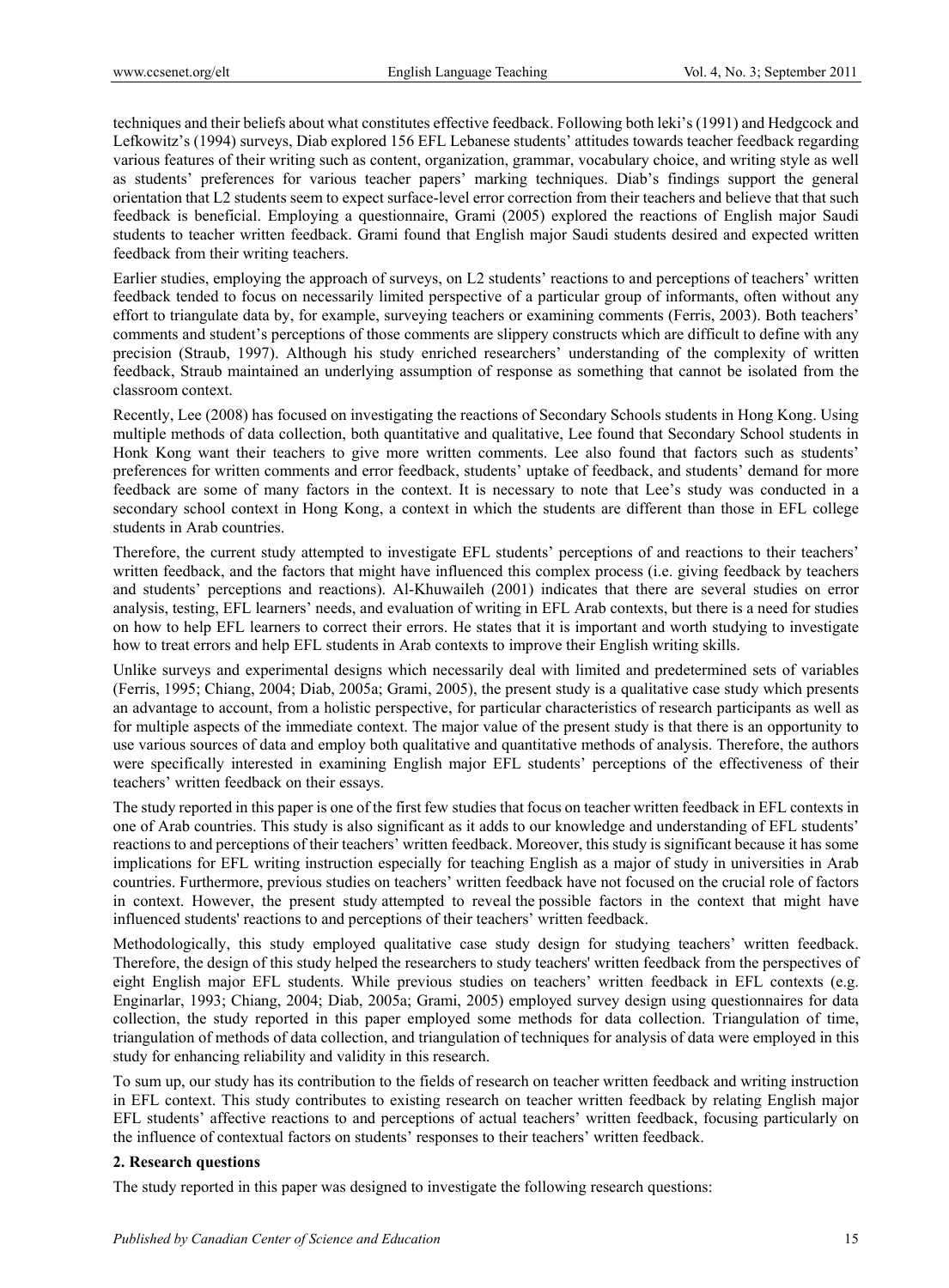- (1) How do English Major EFL students react affectively to their teachers' written feedback?
- (2) How do English Major EFL students perceive their teachers' written feedback on their written texts?

(3) What are the factors in the context that may influence EFL students' perceptions of and reactions to their teachers' written feedback?

## **3. Method**

# *3.1 Design*

The design of the current study is a case study in which data was collected through semi–structured interviews, think-aloud protocols, and students' written texts. The research context of the present study was the Department of English Language, Faculty of Education, Hodeidah University, Yemen. The courses were 'Writing Course 2' and 'Writing Course 4'. By the time data collection started, EFL students in Second Year had already finished three courses of EFL writing instruction; EFL students in the First Year have already finished one course of EFL writing instruction. Moreover, the EFL students in the selected courses were required to write essays of different types at the time of data collection for the current study.

## *3.2 Participants*

Eight English major students were selected according to their revision process as rated by their teachers using an adapted scheme of Sommers (1982). Moreover, the students' willingness to participate and to attend all research sessions was also taken into account during the selection of the student participants. It should be noted that the selected English major student participants shared similar cultural and language background. Arabic is the mother tongue and the first language for all of them, and they started learning English officially as a Foreign Language at schools when they were in Grade 7.

## *3.3 Data collection and analysis*

In the present study, data were collected through semi–structured interviews, think-aloud protocols, teachers' written feedback, and students' written texts. Table 1 provides a list of the students' participants and the data collected from them. A total of 1038 points of written feedback were collected from 45 drafts marked by the two teachers. To examine how EFL students reacted affectively to their teachers' written feedback and how they perceived written feedback given on their drafts, think-aloud protocols and retrospective interviews had their strengths in eliciting the subjects' responses, especially immediate responses after they received their commented-on drafts. For the thinkaloud sessions, the student participants were trained and requested to read their commented drafts as they would be reading it in normal situations. Semi-structured interviews, adapted from F. Hyland (1998), were conducted with each student after he/she produced the second draft of an assignment. All think-aloud sessions and semi-structured interviews were tape-recorded.

Inductive data analysis, as suggested by Patton (1990, p. 390) was used in which patterns, themes, and categories of analysis "emerge out of the data rather than being imposed on them prior to data a collection and analysis". The file sounds from the think-aloud protocols and semi-structured interviews were transcribed verbatim. After that, the transcripts were broken down into smaller units of segments. The process of segmentation was done according to the continuous episodes which were not defined as sentences or clauses but rather as units of concentration or focus (Grant-Davie 1992). Coding the segments of think-aloud protocols and interviews was carried out based fifteen codes/categories (see Table 2). This coding scheme was considerably based on the coding scheme used in Brice (2005) with some modifications to suit the research objectives. The data analysis was further completed through a triangulation of relevant data from other sources, in particular, students' written drafts, and written feedback provided by the teachers. After the segments of the think-aloud protocols and interviews had been coded, larger patterns were created to put these codes under them. These patterns were associated to the research questions.

## *3.4 Trustworthiness, validity and reliability*

According to Riessman (1993), trustworthiness "moves the process into the social world" because it is based on understanding that "individuals construct very different narratives about the same event" and that "facts are products of an interpretative process" (p. 64-65). Trustworthiness is considered an essential element of conducting any type of qualitative research (Merriam, 1998), and it consists of credibility, transferability, dependability, and confirmability (Lincoln & Guba, 1985). Credibility addressed the questions of whether the reconstructions (i.e., the research findings and interpretations) arrived at through the study are acceptable to the research participants. Transferability addresses such questions as whether the researcher has provided a clear description of the research context to make it possible for others to replicate the study or make judgments about contextual similarity. Dependability asks the question whether either factors of instability and factors of phenomenal or design induced changes are taken into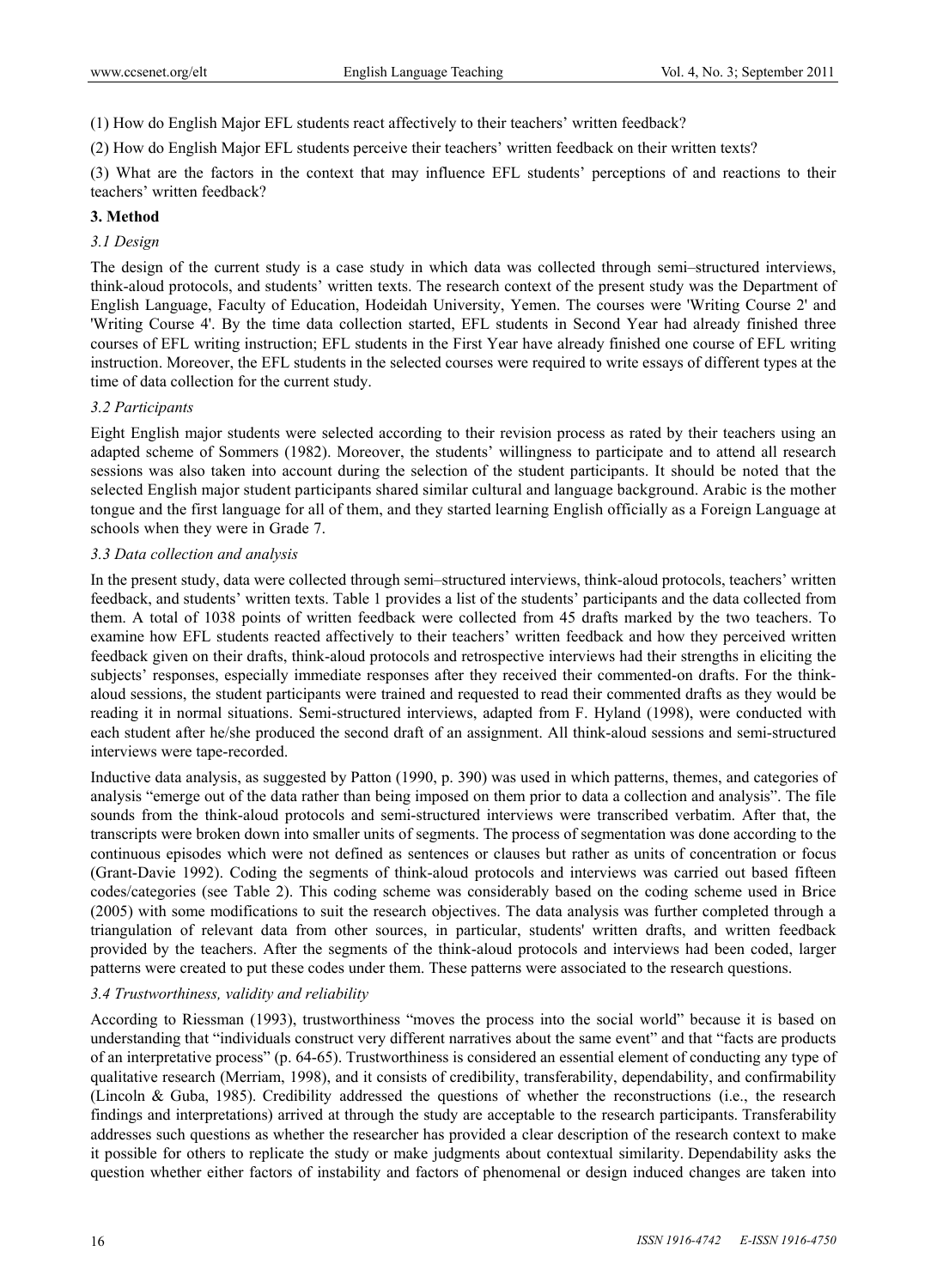consideration. Confirmability deals with the issue of whether the characteristics of the data, rather than those of the researcher, are confirmable (Miles & Huberman, 1994; Lincoln & Guba, 1985).

These four components of trustworthiness guided the researchers throughout the research processes of this study. To establish trustworthiness, the researchers took measures such as reviewing transcripts with colleagues, submitting findings for peer review, and approaching data collection and analysis in a particular manner to avoid developing and finding anticipated outcomes. Moreover, triangulation of data collection was employed because data were collected from different sources. In addition, member checking was also done to increase the credibility of the findings.

In qualitative research, transferability is used and understood as the possibility of applications of the findings to other contexts that share some characteristics with the context of the findings of a particular study (Lincoln & Guba, 1985; Erlandson et al., 1993). In this study, thick description of the research context and the participants was provided to enable other researchers interested in transferring the results to other contexts to make decisions about the degree of similarity between the contexts and therefore determine feasibility of transferability. Furthermore, two factors contributed to the dependability and confirmability of the findings of this study: the documentation of the research process and data collection procedures and requesting independent coders to code qualitative data.

## 3.4.1 Inter-coder reliability

For inter-coder reliability of coding think-aloud protocols and students' semi-structured interviews, recommended strategies in L2 writing research and analysis of qualitative data were followed. For coding qualitative data, three coders were requested for assistance. To determine consistency among coders, an inter-coder reliability (J. Cohen, 1960) analysis using the Kappa statistic was performed in SPSS version 15. This kind of inter-coder reliability measure was chosen because it is the most common measure and it also takes into account the agreement among coders. Moreover, it is significant to mention that most statisticians prefer for Kappa values to be at least 0.6 and most often higher than 0.7 before claiming a good level of agreement (J. Cohen, 1960; Landis & Koch, 1977; Krippendorf, 1980; Stemler, 2001). In coding qualitative data of this study, all Kappa values were higher than 0.70, substantial results that indicate significant reliability and consistency of all coding schemes used for coding qualitative data in this study (Stemler, 2001).

## **4. Results**

## *4.1 Students' affective reactions to teachers' written feedback*

The eight English major students in this study showed different types of affective reactions toward written feedback they received from their teachers of EFL writing courses during one full semester. The results of the students' affective reactions to their teachers' written feedback showed a reasonable range of responses varying from positive affective reactions to negative ones. The results obtained from data analysis showed that the students responded affectively to their teachers' written feedback. The student participants expressed that they thought carefully about their teachers' written feedback. They also indicated that they read their drafts after getting written feedback from their teachers which meant that they paid attention to the written feedback they received.

Another positive affective reaction was that English major EFL students liked written feedback provided on their written texts. In the first interview with Moneer, he expressed that he liked written feedback:

*Researcher: So you like the teacher's written comments?* 

*Moneer: Yes I do*. (Moneer, Interview 1)

In another interview with Zahra'a, a student participant in the Second Level, she indicated that she liked written feedback given on her essays:

*Researcher: You like all comments given by the teacher and you agree with them?* 

Zahra'a: Yes I like the comments from my teacher. (Zahara'a, Interview 1)

A third positive affective reaction to teachers' written feedback the students showed was being happy. The students expressed their happiness when their teachers praised their written texts, ideas, or their drafts. In one of her thinkaloud protocols Fatima stated, "*but at the end of all these comments I am very very happy to see these comments"*  (Fatima, Think-aloud 3). In one of his think-aloud protocols*,* Moneer declared, *"I am happy because the teacher praised my conclusion"* (Moneer, Think-aloud 2). These positive reactions shown by the students were in reaction to written feedback such as "*Good conclusion*". In one of the interviews with Abdu, he was asked about his feeling when he read his teacher's written comments, such as *"your organization seems good"* ; he replied, *"good words for encouraging me write more to develop my writing skills and I feel happy"*(Abdu, Interview 2). In one of the two interviews with Zahra'a, she was asked about her feelings toward the written feedback *"Good idea"*: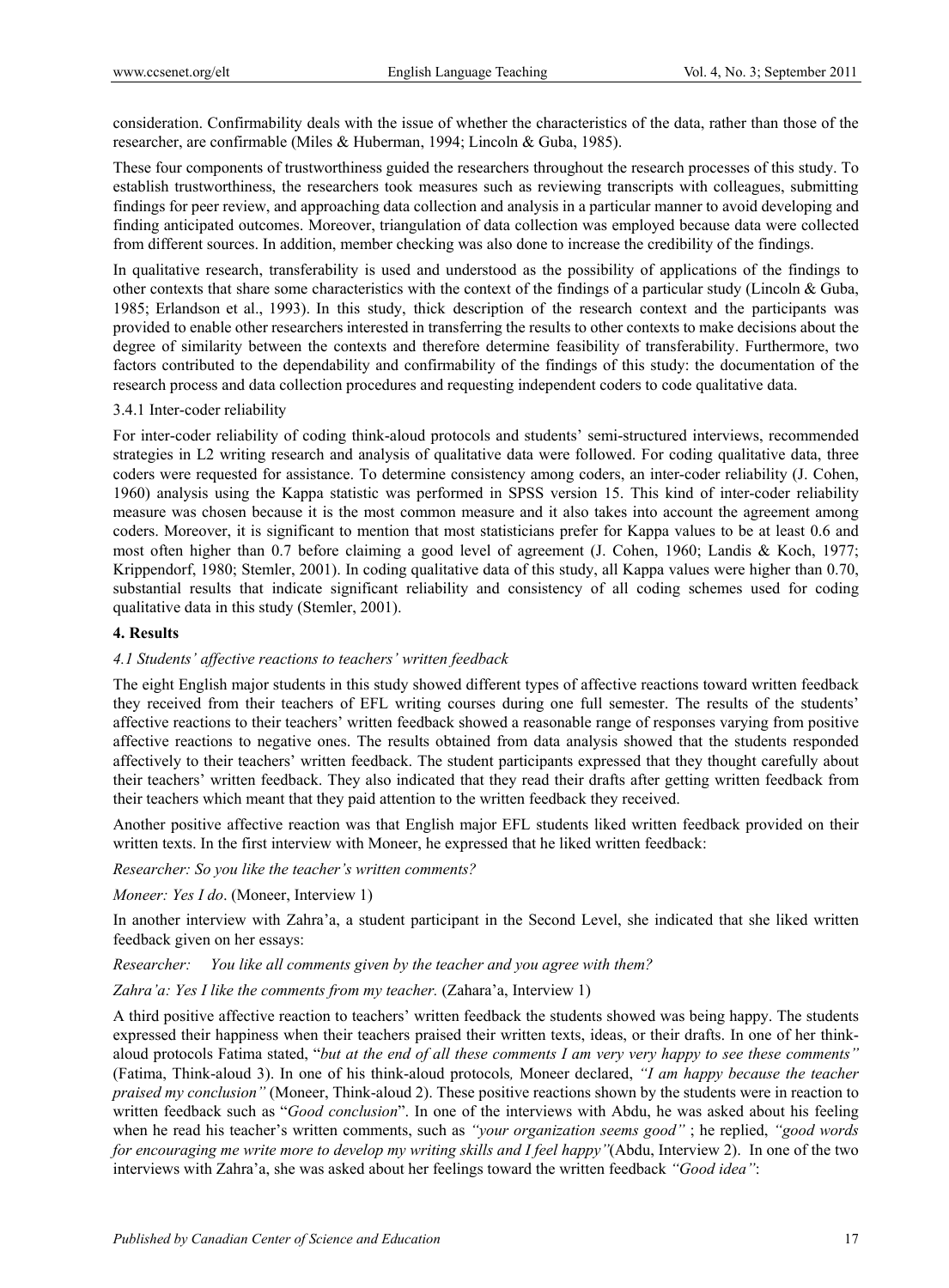## *Researcher: Yeah for this idea you got a comment "Good idea".*

## *Zahra'a: I am happy. (Zahara', Interview 2)*

To sum up, the students showed their happiness after getting positive confirmation on their performances. In other words, positively evaluative written feedback inspired positive feelings in most student participants. In Nadiah's first draft of the assignment '*Dropout of Schools*', Dr. Ahmed's written comment was *"this is a nice and good introduction"* and Nadiah's affective reaction was *"I liked this comment very much. I love it so much because this comment encouraged me to do the best"* (Nadia, Think-aloud 2). When Zahara'a asked whether she liked written feedback or not, her answer was as follows:

## *Zahra'a: ... after these problems I have done something good. Yes I am happy encouraged...Yeah I feel happy because there is something good in my essay. (Za, IN 1)*

Studying students' affective reactions to teachers' written feedback in this study also included both students' acceptance and rejection of their teachers' written feedback. The eight students in this study showed their acceptance to a good number of teachers' written feedback. In one of her think-aloud protocols, Suaad stated "*In fact I agree with all comments given by my teacher because they helped and I will get use of them*" *(Suaad, Thinkaloud 2).* Shadiah, in her first think-aloud protocols said, "*there are some grammatical mistakes I agree with that*" *(Shadia, Think-aloud 1).* Samaih, in one of her think-aloud protocols, reacted to "*where is the introduction*" saying, "*I agree with the teacher's comment because I did not use to write introduction for my essay*" (Samiah, Think-aloud 1). When Samiah was asked about her agreement to the written feedback "*try to cover the topic of the essay"*, she showed her acceptance of that written feedback and declared, "*Yeah*" *(Samiah, Interview 1)*.

Therefore, most of the student participants mentioned that they liked their teachers' written comments that praised their drafts and what they did well. Although, teachers' written comments that praised the student written texts were not useful for their revisions, the students liked to be complimented and praised. This finding should not be interpreted in a way that the students liked plenty of written feedback because some of the student participants revealed that there should have been a balance between praise and criticism. To quote one example for this, Abdu, in one of the interviews put it *"not exactly but praising and giving constructive feedback that help me to improve not only blaming" (Abdu, Interview 1)*. Thus, the balance between criticism and praise is the factor that teachers should take into consideration when providing written feedback on their students' written texts.

In short, most of the student participants indicated that they felt satisfied with their teachers' written feedback and they liked teachers' written feedback. However, in some cases or with some types of written feedback, the results revealed that the students expressed some negative affective reactions toward their teachers' written feedback. The students' negative reactions included 'dislike', 'disappointed' and 'surprised'. Such negative affective reactions were identified with some particular types of teachers' written feedback. For example, in the first interview with Abdu, he stated, *"codes I don't liked coz I didn't understand them"* (Abdu, Interview 2). For Abdu, he did not like the written feedback he did not understand. Therefore, students' inability to understand written feedback resulted in their negative affective reactions. In some situations, the student participants revealed their rejection of a particular written feedback because their teachers did not understand what they conveyed in the text. For example, when Shadiah was asked about her reaction to the written feedback, *"your essay is good but you need to look again at the organization putting each group of reasons in one paragraph*", she replied:

*I don't agree with this comment because I put reasons under different groups...I put 'academic reason' in one paragraph 'economical reason in one paragraph. (Shadia, Interview 2)* 

Another example is shown in the following quotation from the first interview with Suaad. In the following quotation, Suaad showed that she did not accept her teacher's written feedback because her teacher could not understand what she wanted to say in the text.

*Omer: Here the teacher replaced 'to' by "past"* 

*Suaad: yeah he did not understand what I mean* 

*Omer: so you accept this kind of correction.* 

*Suaad: no. I insist on using the word 'to' because it is true but he did not understand me*. (Suaad, Interviews 1)

It is shown in the quotation given in the previous paragraph that the communication between the teacher and his student over a written text was not successful because the student insisted that her teacher did not understand what she wanted to convey in a particular part of her text.

Other negative reactions the student participants showed were being surprised, frustrated, or disappointed. The student participants offered some situations in which they felt frustrated when they read or saw written feedback in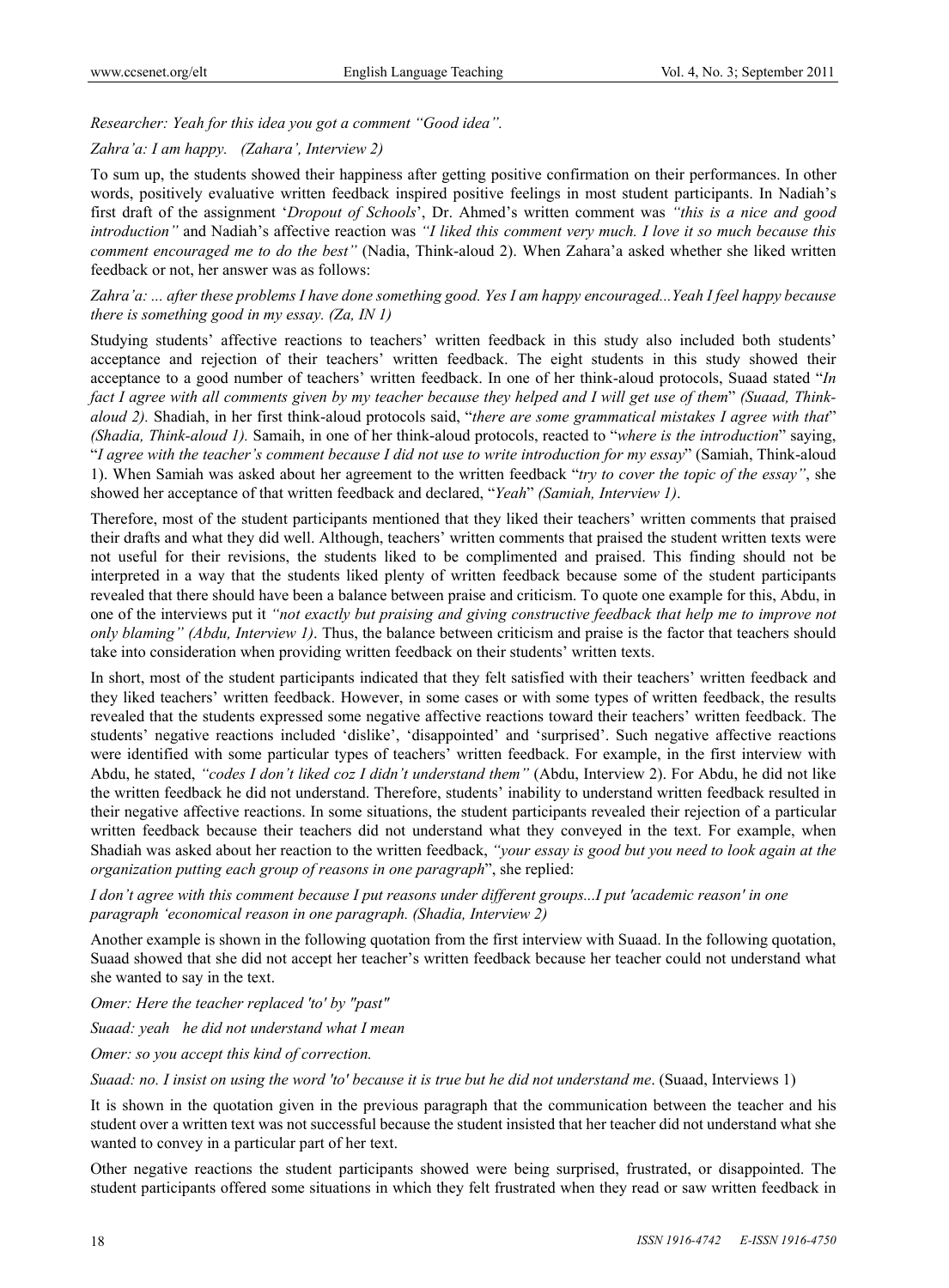red colour on their drafts. In one of the interviews, Suaad declared, *"but frankly sometimes this lot of corrections and comments make me disappointed and frustrated to write another draft"* (Su, Interview 1)*.* In her first thinkaloud protocol, Sahdia mentioned *"when I see this big circle and this comment I feel I don't like even to read this comment"* (Shadiah, Think-aloud 1). Shadiah's negative affective reaction could be attributed to the way in which her teacher put his written feedback (i.e., using a big circle on one of the paragraphs of the first draft of her first assignment). In the same think-aloud protocol, Shadiah declared, *"I want to say that all these comments made me feel upset and frustrated to write another* essay" (Shadiah, Think-aloud 1). In general, the students felt frustrated when they found that their drafts were full of comments, corrections, circles, and marks in red colour.

The EFL students in this study also showed their rejection of teachers' written feedback, which is another negative affective reaction. The students rejected some written feedback given by their teachers and for that kind of negative reactions, they gave one or some reasons. In one of the interviews with Suaad, she showed her rejection of a particular piece of written feedback. The following lines are quoted from the interview with her:

*Omer: Here the teacher replaced 'to' by "past"* 

*Suaad: yeah he did not understand what I mean* 

*Omer: so you accept this kind of correction.* 

*Suaad: No. I insist on using the word 'to' because it is true but he did not understand me.* (Su, Interview 1).

It can be found that Suaad showed her rejection toward a particular written feedback because she thought that her teacher did not understand what she meant in that particular use of the word 'to'. Moreover, one of the written comments on Fatima's first draft of the essay entitled *Touris*m was "*You can make it at the beginning".* In her thinkaloud session, Fatima showed her initial reaction to this comment and declared:

*But I actually I have disagreement against with this comment because I think when I write or when I beginning this with this tags I read in some books to give the reader attraction to this topic I use question tag.* (Fatima, Thinkaloud 3)

With her rejection of this written comment, Fatima identified the reasons for her negative affective reaction. However, in some cases the students revealed their rejection of teacher written feedback without the inclusion of any reason. This kind of negative affective reaction can be attributed to the students' attitudes toward their teacher or the course, or to their low proficiency in explaining the reasons of their rejection.

#### *4.2 Students' perceptions of their teachers' written feedback*

In this study, EFL students reported that they found their teachers' written feedback important, helpful, and useful. Moreover, the students considered their teachers' written feedback helpful and useful not only for revisions but also for their future essays. In the first interview with Abdu, he put it as, *"Using teacher's corrections and comments have improved my essay and my writing"*.

EFL student participants perceived that their teachers should provide written feedback on all aspects of their essays: content, organization, vocabulary and mechanics. However, as students in EFL contexts, the students sometimes believed that their teachers should focus on mechanic problems and vocabulary usage more than other aspects. To give an example of this, the following is an excerpt from an interview with Fatima:

*Interviewer: so you think that the most useful feedback is the feedback that is related to the structures of the sentences that is grammatical corrections* 

*Fatima: yes because knowing how to put the sentence will help me to know how to put the paragraph* 

For Fatima, getting feedback on grammatical problems was desirable and needed because, as she has expressed, written feedback on grammar would help her to form well-structured sentences in her essays.

One of the significant results related to EFL students' perceptions of their teachers' written feedback was that they accepted their teachers' authority over their written texts. In this study, EFL students perceived that their teachers had the greatest authority to provide written comments and corrections on their drafts. They also have shown that they could accept written feedback only from the teachers because they had the knowledge about grammar, writing essays and teaching in general. Although the students have, sometimes and in some instances, shown that they rejected the comments or corrections provided by their teachers, they still admitted they would follow the comments and corrections given by their teachers strictly. Abdu, in an interview with him, said a very significant sentence: *"I believe completely that the teacher is fully right in his comments and corrections so I will follow his comments".*

The students also regarded and rated written feedback in which the teacher used symbols or codes for correction, such as *'SP'* (Spelling mistake), *'VF'* (Verb Form) and *'WW'* (Wrong word), not useful. In the present study, EFL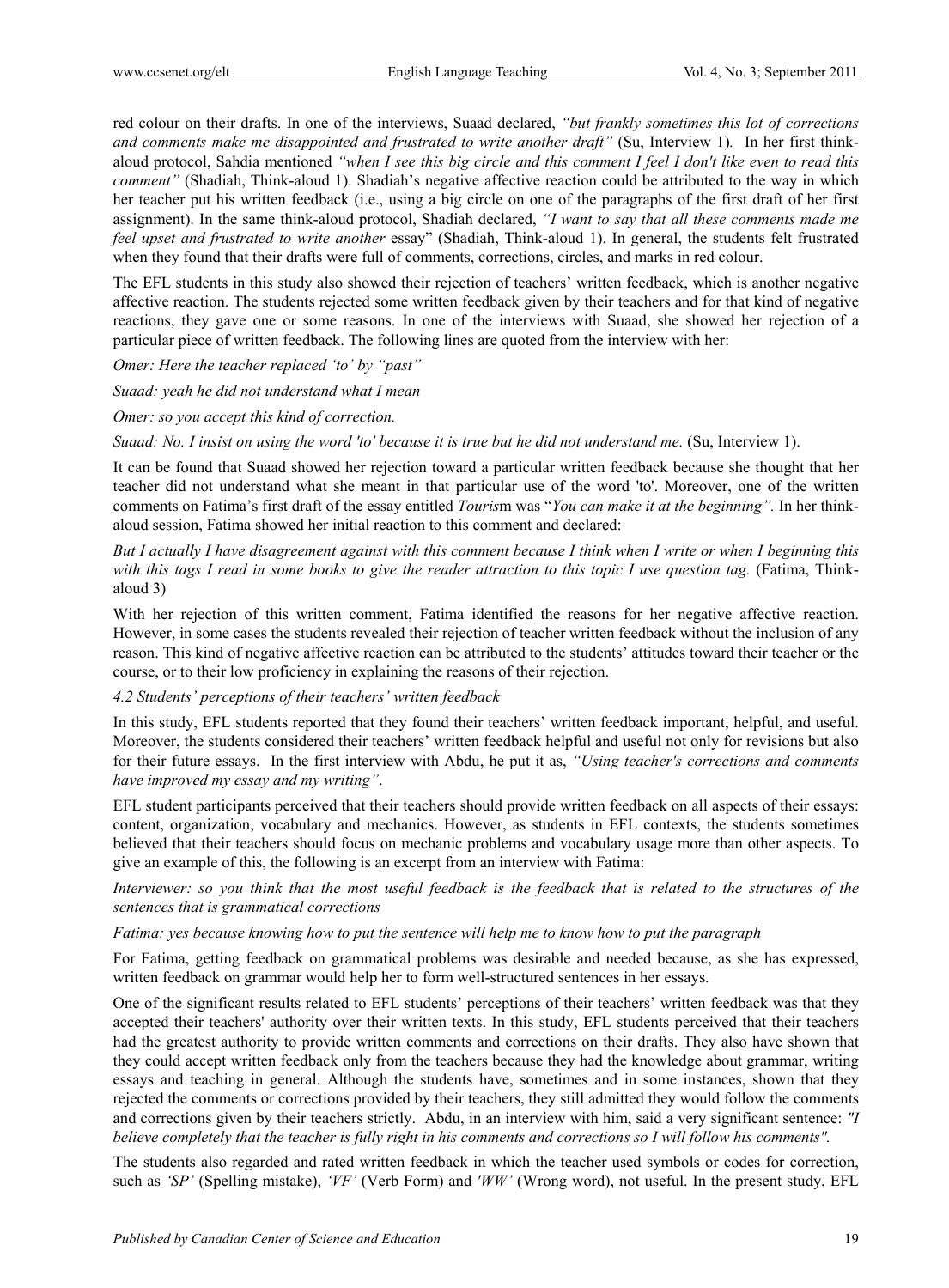students have shown that their teachers' written comments which praised their work were useful. EFL students in the present study hold this perception because 'useful' written feedback tried to build their confidence and encouraged them to write more. Therefore, they perceived written comments which praised what they did in their drafts as useful.

The student participants in this study reported that their teachers' written feedback were useful because they helped them to identify and correct their errors. Another reason was that their teachers' written feedback helped them to avoid the mistakes they did in their earlier drafts. The last reason the students gave on the usefulness of their teachers' written feedback was that their teachers' written feedback helped them to develop their writing skills in general so that they can produce good future essays.

For the student participants, they perceived getting written feedback from their teachers was the only and the best source of feedback. Answers of all student participants in the interviews revealed that the main preferred source of getting feedback was their teachers. It was seldom that the students referred to their friends or family members at home for getting written feedback on their essays. Abdu, one of the cases in the present study, mentioned that sometimes he used to refer to his brother for help. Even for him, this was seldom and not on the selected essays Abdu produced for the present study. Samiah, a student in Second Year, has mentioned that she did not refer even to her brother who was a member of academic staff at English Department she was enrolled in. However, for all other cases, the main source was their teachers of the writing courses. In the first interview with Fatima, she was asked whether she consulted any one at home for understanding and using her teacher's written feedback, she replied that she used to depend on herself only. Her answer was:

#### *Interviewer: Self study?*

#### *Fatima: Yeah! I didn't ask anybody at home … I don't trust anybody.*

Fatima also mentioned that she trusted her teacher only, nobody else. This shows how an EFL student highly perceived the authority of her teacher. In the same interview, Fatima added, *"even if I ask any student they will not give me the best answer that I need".* For Fatima, she did not believe in receiving written feedback from her classmates because they were not able to provide her with the best and useful written feedback she needed. When Zahra'a was asked whether she prefer getting feedback from her classmates or from her teacher, she answered that she preferred to have feedback from her teacher. She added also saying, *"His knowledge is better than the students''.* 

EFL students' reactions to and perceptions of their teachers' written feedback are considered a complex process that is embedded in a larger context in which there are different factors that may affect this complex process. Therefore, the third research question focused on the factors that could be identified in the context which might have influenced the students' reactions to and perceptions of their teachers' written feedback. However, it is very important to note that due to restriction of time and number of student participants in this study, it was very difficult to reveal all factors in the context.

#### *4.3 Factors in the context*

This study reveals that there were different factors in the context that might have influenced the students' affective reactions to and perceptions of their teachers' written feedback. It should be noted that some of these factors are different than those in ESL and L1 contexts. It is necessary to indicate that this study does not attempt to find the effect of one factor on the whole process of students' reactions to teacher written feedback. Nevertheless, the present study, which is a case study in EFL college context, has attempted to reveal factors that exit in the context.

One of the factors in the context is the students' past experience. In this study, most of the EFL students did not have the experience of dealing with teachers' written feedback prior to this study. To understand how students' past experience has influenced their reactions to their teachers' written feedback, we analyzed data obtained from both Shadiah and Fatima. While Shadiah had experience of writing essays but not receiving written feedback, Fatima has the experience of writing essays and receiving written feedback. In one of the interviews with Shadiah, she declared, *"I have a course in English proficiency for six months before joining English Department"*. So, Shadiah's experience of writing essays but not receiving written feedback made her to express, in her think-aloud protocols, her surprise and disappointment immediately after she received her commented-on drafts from her teacher. In one of the interviews with her, Shadiah declared, "*But ... I don't like these big marks and circles on my essay".* On the other hand, when asked about 'coded feedback', Fatima put it as,

*Interviewer: You told me that you have experience in receiving codes as corrections* 

#### *Fatima: Yeah*

Because of her past experience of receiving 'coded feedback' Fatima did not show any feeling of being surprised or disappointed. Moreover, she has asserted that she did not face any difficulties in interpreting her teacher's 'coded feedback'.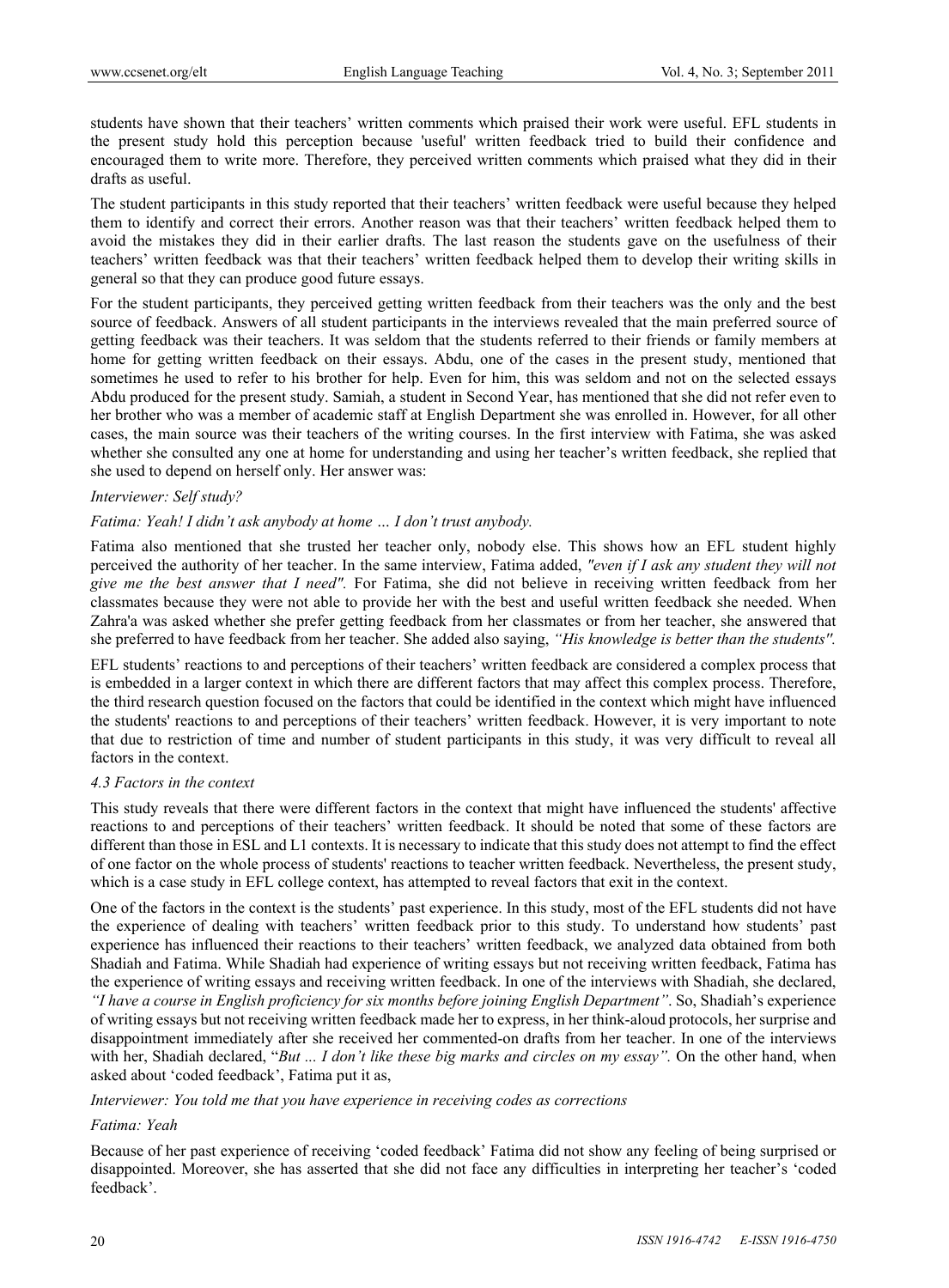As it was reported earlier, EFL students in this study considered the authority of their teachers extremely high, a factor in the context which made the student participants show few instances of negative affective reactions toward their teachers' written feedback. In other words, EFL students' acceptance of their teachers' authority influenced their affective reactions.

Another factor was reported by the students in their think-aloud sessions and in semi-structured interviews with them was their teachers' handwriting. In some situations, due to teachers' unclear handwriting, the students did not understand their teachers' written feedback, which in turn led them to showing negative affective reactions such as 'rejection of the feedback' or being unhappy. In one of the interviews with Suaad, she was asked about the reasons of not understanding teacher written feedback, she states:

*Interviewer: What are the reasons for not understanding of the teacher written comments and corrections?*

*Suaad: Not able to read the teacher's handwriting* 

 *Sometimes I don't understand feedback* 

#### *Using codes but this was at the beginning*

The teachers' way of putting their written feedback had its influence on the students' perception of and affective reactions to their teachers' written feedback. Using codes for providing written feedback was used a lot by the teacher of 'Writing course 2' without prior teaching of the meanings of those codes to the students. Therefore, at the beginning of the "Writing course 2", the students in the First Level found it difficult to understand the meanings of those codes and corrections symbols. The difficulty EFL students faced when trying to understand their teachers' written feedback had influenced their affective reactions and perceptions of their teachers' written feedback. In the first think-aloud session done by Abdu, he was given "*VF*" as one of the "Direct coded" written feedback. His reaction to that was"

*"I don't know what he means by this symbol "VF"."* 

Sometimes the teacher did not state the written comments clearly, which lead to students' negative reactions. Teachers' wording of their written feedback was found to be one of the most important factors that influenced the students' affective reactions and perceptions of their teachers' written feedback.

#### **5. Conclusion and implications**

The first research question in this study focused on EFL students' affective reactions to their teachers' written feedback, which were of various types. The present study shows that students in EFL Arab context like the written comments and corrections given by their teachers of writing courses. EFL students reject written feedback points that are vague for them. In some cases the students revealed their rejection of their teachers' written feedback without the inclusion of any reason. This kind of negative affective reaction can be attributed to the students' attitudes towards the teacher or towards the course.

EFL students in this study also indicated that they pay great attention to their teachers' written feedback because they needed such comments and correction to develop their writing skills and to improve their current and future written texts. Similar to Cohen and Cavalcanti (1990), EFL students feel happy with the feedback they receive from their teachers. In additions, students like their teachers to praise their written drafts because EFL students believe that such written feedback helps them build their confidence and encourage them to write more. This result is consistent with the findings of Ferris (1995). EFL students' agreement with most of their teachers' written feedback stems from their acceptance of their teachers 'authority; they consider their teachers as knowledgeable. In general, the students feel frustrated when they find their drafts full of comments, corrections, and circling.

The student participants' negative reactions, such as surprised, dislike, rejection of their teachers' written feedback and being frustrated, towards some types of their teachers' written feedback occur as a result of the students' lack of understanding their teachers' written feedback, students' essays which were full of red marks, and teachers' failure to understand the students' intentions in their texts.

The second research question focused on investigating the EFL students' perceptions of, and preferences of their teachers' written feedback. Similar to the findings of studies on ESL student writers (Radecki & Swales, 1988; Hedgcock & Lefkowitz, 1994; Ferris, 1995; Ferris & Roberts, 2001), this study shows that EFL student writers consider their teachers' feedback useful suggesting authoritative power of teacher. They seem to expect teachers to focus on all aspects of their written texts with more focus on grammatical corrections (Leki, 1991; Radecki & Swales, 1988).

EFL students seem to have a highly positive perception of their teachers' written feedback. They put a great value on their teachers' written feedback. Students in the EFL context accept written feedback only from their teachers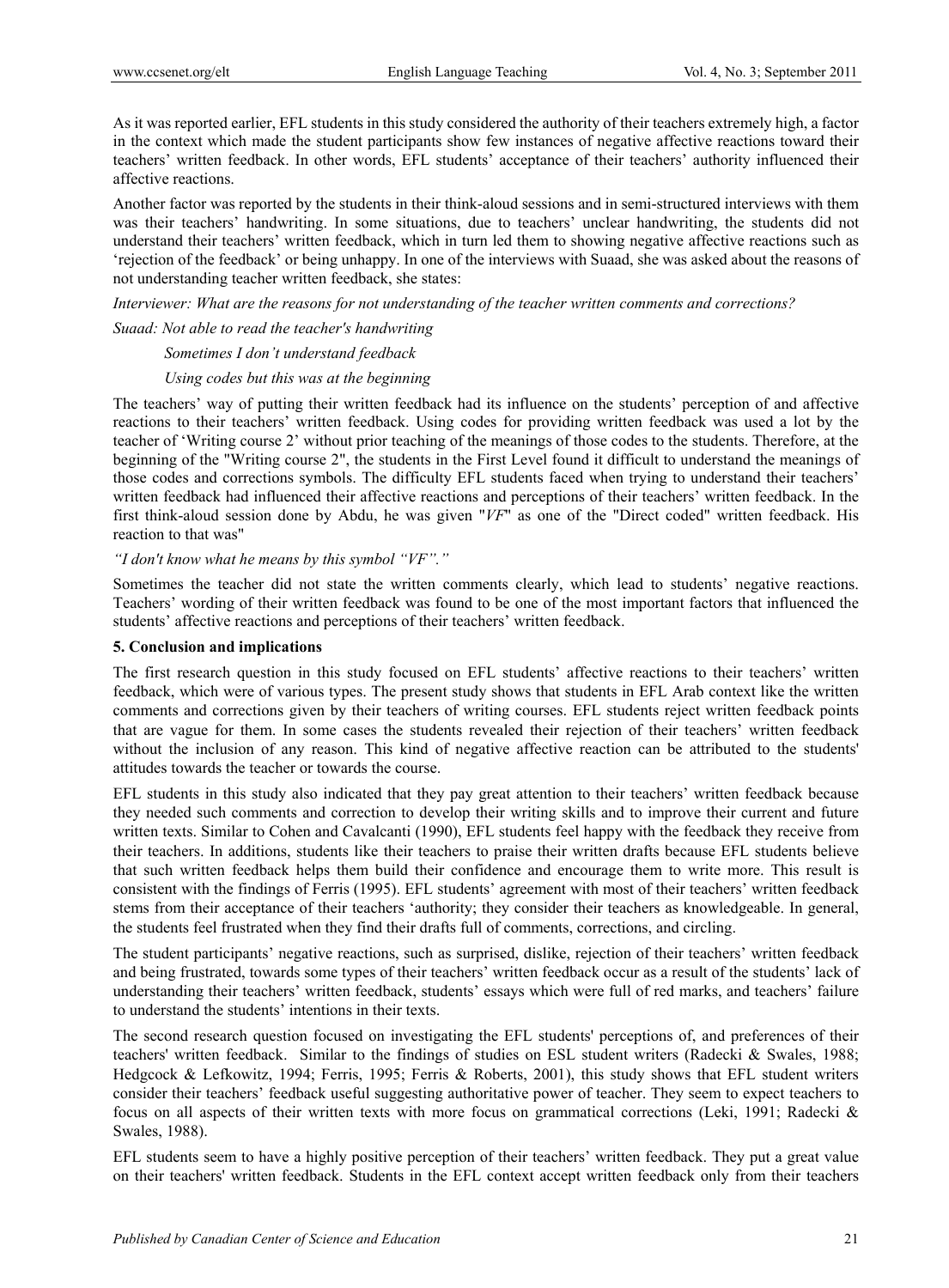because their teachers, as they think, have the knowledge about grammar, about writing rules and conventions. In the context of EFL students hold high estimation of the knowledge of their teachers. Therefore, the students in the EFL context of the current study consider their teachers as the main and the sole source for providing written feedback on their essays. On the basis of this, teachers of writing courses should consider the needs of their EFL students (i.e. English major students) for developing writing skills for their current academic and future academic career.

The third research question had the focus on the factors in the context that might have contributed to the students' perceptions of and affective reactions to their teachers' written feedback. EFL students' affective reactions to their teachers' written feedback are influenced by students' past experience, teachers' handwriting, teachers' wording of their written feedback, and students' acceptance of their teacher to control their written texts. The topic of the essay EFL students are asked to write on is one of the factors that may have some influence on EFL students' perceptions of and affective reactions to their teachers' written feedback. In addition, the quality of the written feedback is another factor that should not be neglected when investigating factors in the context influencing students' reactions to and perceptions of their teacher's written feedback.

This study has some pedagogical implications for writing instructions and responding to EFL students' writing. First, teachers of EFL writing courses are encouraged to understand the positive and negative aspects of their written feedback when responding to their students' written texts. This is because harmful effects of written feedback may lead the students to ignore teachers' written feedback. Second, teachers of EFL writing should try to find ways through which their students can get motivated to read and spend some effort to use written feedback in revising their drafts. Third, students need their teachers of EFL writing to provide both praise and constructive criticism. This is because EFL students perceive these written feedback points as helpful and encouraging. It is an implication that was also suggested by Ferris (1995), a study that focused on ESL students' reactions to teacher written comments.

For future research on teacher written feedback in EFL Arab context, there are some issues to be considered. In fact, due to time and research design constraints, it was very difficult for the study reported in this paper to reveal all the factors in the context which might have affected the students' reactions to and perceptions of their teachers' written feedback. Therefore, another study that explores the factors in the context over one full academic year is recommended.

This study looked at all aspects of teachers' written feedback, whatever the teachers of EFL writing provided on their students' texts. Studies with experimental research designs which investigate the effects of different types of corrective written feedback are recommended. Although the issue of manipulating corrective feedback has been investigated in different studies in ESL context (e.g. Truscott, 1996; Ferris and Roberts, 2001; F. Hyland, 2003; Bitchener, Young & Cameron, 2005; Diab, 2005b; Rahimi, 2009), in EFL Arab context such issue has not been addressed adequately.

## **References**

Al- Khuwaileh, A. (2001). The effect of interactional classroom peer work on the treatment of mistakes in students' academic essays. *The ESP, Sao Paulo, 22*,169-189.

Bitchener, J. Young, S. & Cameron, D. (2005). The effect of different types of corrective feedback on ESL student writing. *Journal of Second Language Writing, 14,* 191-205. doi:10.1016/j.jslw.2005.08.001, http://dx.doi.org/10.1016/j.jslw.2005.08.001

Brice, C. (2005). Coding data in qualitative research on L2 writing: issues and implications. In P. K. Matsuda & T. Silva (Eds.), *Second language writing research: perspectives on the process of knowledge construction* (pp. 159-176). Mahwah, NJ: Lawrence Erlbaum.

Chiang, K. (2004). An investigation into students' preferences for and responses to teacher feedback and its implications for writing teachers. *Hong Kong Teachers' Journal 3*, 98-115.

Cohen, A. D. (1987). Student processing of feedback on their composition. In Wenden & Rubin (Eds.), *Learner strategies in language learning* (pp. 57-69). Hemel Hempstead: Prentice Hall International English Language Teaching.

Cohen, A. D., & Cavalcanti, M. (1990). Feedback on compositions: teacher and student verbal reports. In B. Kroll (Ed.), Second language writing: research insights for the classroom (pp. 155-177). Cambridge: Cambridge University Press.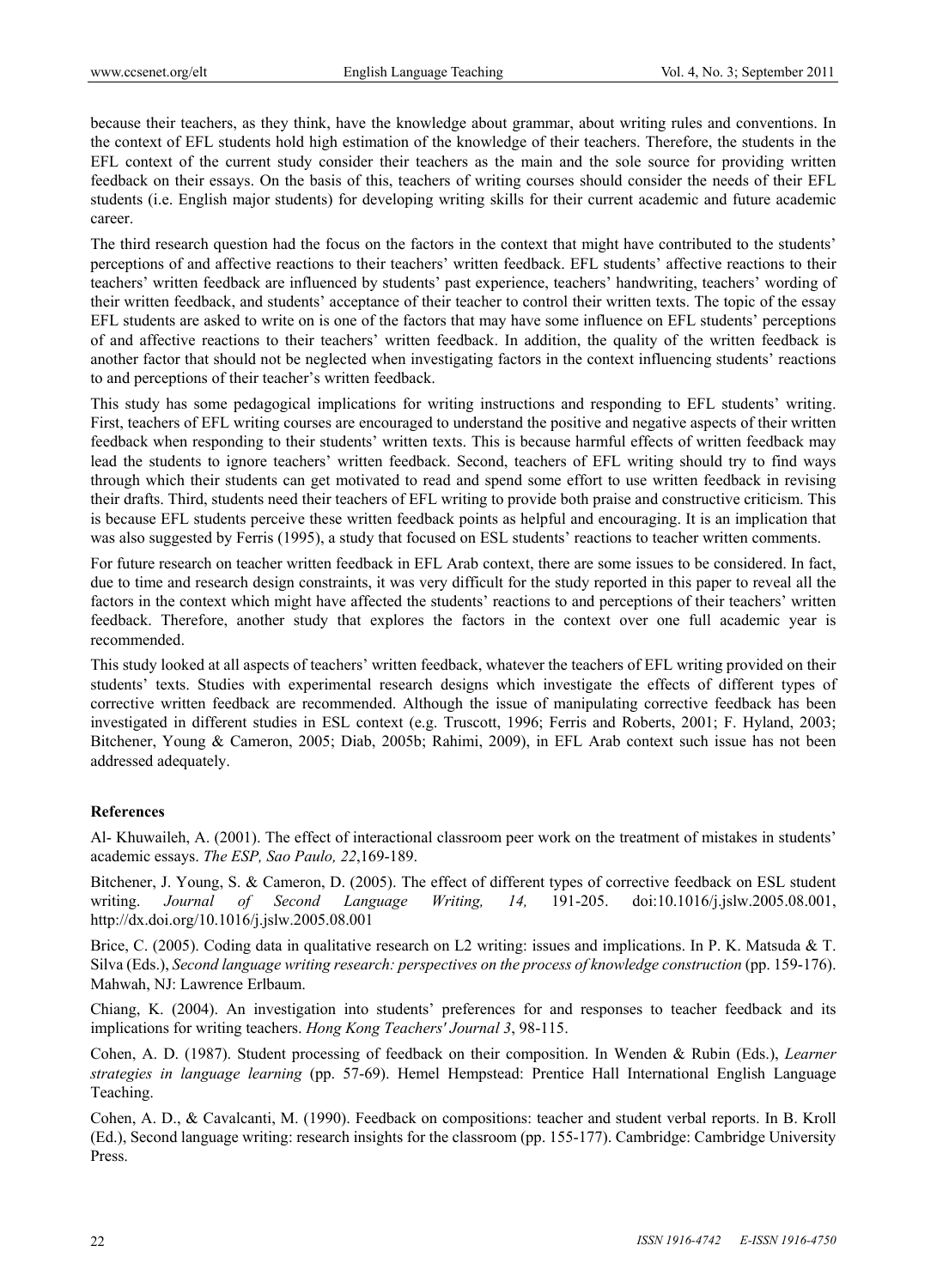Cohen, J. (1960). A coefficient of agreement for nominal scales. *Educational and Psychological Measurement, 20*, 37-46. doi:10.1177/001316446002000104, http://dx.doi.org/10.1177/001316446002000104

Diab, R. (2005a). EFL university students' preferences for error correction and teacher feedback on writing. *TESL Reporter, 38*, 27- 51.

Diab, R. (2005b). Teachers' and students' beliefs about responding to ESL writing: a case study. *TESL Canada Journal, 23,* 28-43.

Enginarlar, H. (1993). Student response to teacher written feedback in EFL writing. *System, 21*, 193-204. doi:10.1016/0346-251X(93)90041-E, http://dx.doi.org/10.1016/0346-251X(93)90041-E

Erlandson, D., Harris, E., Skipper, B., & Allen, S. (1993). *Doing naturalistic inquiry: a guide to methods*. Newbury Park: Sage.

Ferris, D. (1995). Student reactions to teacher response in multiple-draft composition classrooms. *TESOL Quarterly, 29*, 33-53. doi:10.2307/3587804, http://dx.doi.org/10.2307/3587804

Ferris, D., Pezone, S., Tade, C., Tintni, S. (1997). Teacher commentary on student writing: Descriptions & implications. *Journal of Second Language Writing, 6*, 155-182. doi:10.1016/S1060-3743(97)90032-1, http://dx.doi.org/10.1016/S1060-3743(97)90032-1

Ferris, D. (2003). *Response to student writing: implications for second language students*. Mahwah, NJ: Lawrence Erlbaum.

Ferris, D., & Roberts, B. (2001). Error feedback in L2 writing classes: how explicit does it need to be? *Journal of Second Language Writing, 10*, 161-184. doi: 10.1016/S1060-3743(01)00039-X , http://dx.doi.org/10.1016/S1060-3743(01)00039-X

Furneaux, C., Paran, A., & Fairfax, B. (2007). Teacher stance as reflected in feedback on student writing: An empirical study of secondary school teachers in five countries. *IRAL, 45*(1), 69-94. doi:10.1515/IRAL.2007.003, http://dx.doi.org/10.1515/IRAL.2007.003

Goldstein, L. M. (2004). Questions and answers about teacher written commentary and student revision: Teachers and students working together. *Journal of Second Language Writing, 13*, 63-80. doi:10.1016/j.jslw.2004.04.006, http://dx.doi.org/10.1016/j.jslw.2004.04.006

Goldstein, L. M. (2005). *Teacher written commentary in second language classrooms*. Ann Arbor, MI: The University of Michigan Press.

Grami, M. (2005). The effect of teachers' written feedback on ESL students' perception: a study in a Saudi ESL university-level context. *Annual Review of Education, communication and Language Sciences*, 2.

Grant-Davie, K. (1992). Coding data: issues of validity, reliability, and interpretation. In G. Kirsch & P. Sullivan (Eds.), Methods and methodology in composition (pp. 270–286). Carbondale, IL: Southern Illinois UP.

Hedgcock. J., & Lefkowitz, N. (1994). Feedback on feedback: assessing learner receptivity to teacher response in L2 composing. *Journal of Second Language Writing*, 3, 141-163. doi:10.1016/1060-3743(94)90012-4, http://dx.doi.org/10.1016/1060-3743(94)90012-4

Hedgcock, J., & Lefkowitz, N. (1996). Some input on input: Two analyses of student response to expert feedback in L2 writing. *The Modern Language Journal*, 80, 287-308. doi:10.2307/329437, http://dx.doi.org/10.2307/329437

Hyland, F. (1998). The impact of teacher written feedback on individual writers. *Second Language Writing, 7*, 255-286. doi:10.1016/S1060-3743(98)90017-0, http://dx.doi.org/10.1016/S1060-3743(98)90017-0

Hyland, F. (2003). Focusing on form: student Engagement with teacher feedback. *System, 31,* 217-230. doi:10.1016/S0346-251X(03)00021-6, http://dx.doi.org/10.1016/S0346-251X(03)00021-6

Hyland, K. (2003). *Second language writing*. Cambridge: Cambridge University Press. doi:10.1017/CBO9780511667251, http://dx.doi.org/10.1017/CBO9780511667251

Krippendorff, K. (1980). *Content analysis: an introduction to its methodology*. Newbury Park, CA: Sage.

Landis, J. R., & Koch, G. G. (1977). The measurement of observer agreement for categorical data. *Biometrics, 33*, 159-174. doi:10.2307/2529310, http://dx.doi.org/10.2307/2529310

Lee, G., & Schallert, D. L. (2008). Meeting in the margins: effects of the teacher-student relationship on revision processes of EFL college students taking a composition course. *Journal of Second Language Writing, 17*, 165-182. doi:10.1016/j.jslw.2007.11.002, http://dx.doi.org/10.1016/j.jslw.2007.11.002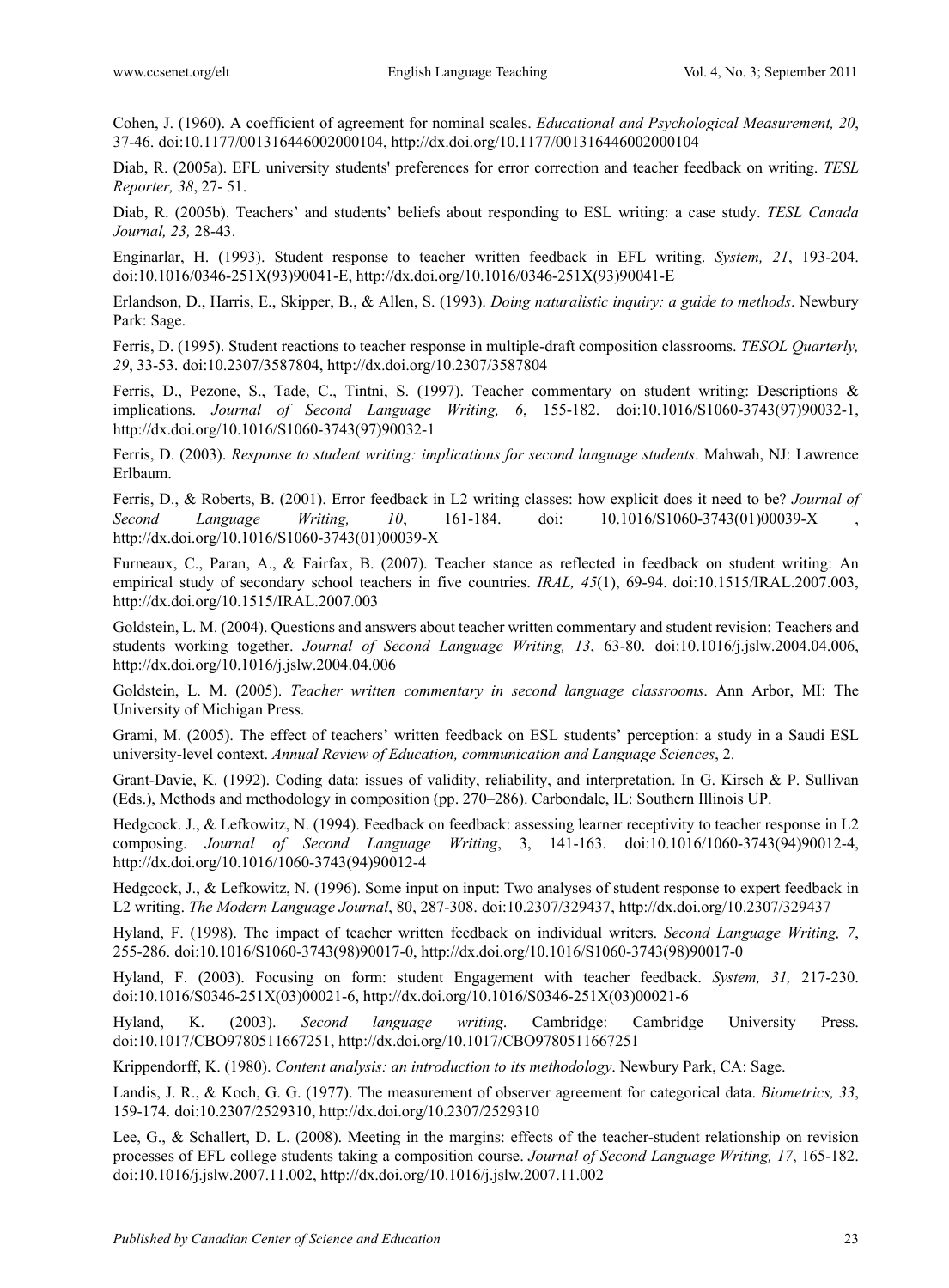Lee, I. (2008). Student reactions to teacher feedback in two Hong Kong secondary classrooms. *Journal of Second Language Writing, 17*(3), 144-164. doi:10.1016/j.jslw.2007.12.001, http://dx.doi.org/10.1016/j.jslw.2007.12.001

Leki, I. (1991). The preferences of ESL students for error correction in college level writing classes. *Foreign Language Annals, 24*, 203-218. doi:10.1111/j.1944-9720.1991.tb00464.x, http://dx.doi.org/10.1111/j.1944-9720.1991.tb00464.x

Lincoln, Y. S., & Guba, E. G. (1985). *Naturalistic inquiry*. Beverly Hills, CA: Sage.

Merriam, S. B. (1998). *Qualitative research and case study applications in education.* San Francisco: Jossey-Bass.

Miles, M. B., & Huberman, A. M. (1994). *Qualitative data analysis: an expanded sourcebook* (2nd ed.). Thousand Oaks, CA: Sage.

Patton, M. (1990). *Qualitative evaluation methods*. Thousand Oaks, CA: Sage.

Radecki, P. M., & Swales, J. M. (1988). ESL student reaction to written comments on their written work. *System, 16*, 355-365. doi:10.1016/0346-251X(88)90078-4, http://dx.doi.org/10.1016/0346-251X(88)90078-4

Rahimi, M. (2009). The role of teacher's corrective feedback in improving Iranian EFL learners' writing accuracy. *Reading and Writing, 22*, 219–243. doi:10.1007/s11145-008-9139-5, http://dx.doi.org/10.1007/s11145-008-9139-5

Riessman, C. K. (1993). *Narrative analysis*. Newbury Park, Ca: Sage University Paper.

Saito, H. (1994). Teachers' practices and students' preferences for feedback on second language writing: a case study of adult ESL learners. *TESL Canada Journal, 11*, 46-70.

Seliger, H. W., & Shohamy, E. (1989). *Second language research methods*. Oxford: Oxford University Press.

Sommers, N. (1982). Responding to student writing. *College Composition and Communication, 33,* 148-156. doi:10.2307/357622, http://dx.doi.org/10.2307/357622

Stemler, S. (2001). An overview of content analysis. *Practical assessment, research and evaluation, 7*. [Online] Available: http://PAREonline.net/getvn.asp?v=7&n=17

Straub, R. (1997). Students' reactions to teacher comments: an exploratory study. *Research in the Teaching of English, 31,* 91-119.

Straub, R., & Lunsford, R. F. (1995). *Twelve readers reading: responding to college student writing*. New Jersey: Cresskill.

Truscott, J. (1996). The case against grammar correction in L2 writing classes. *Language Learning*, 46, 327-369. doi:10.1111/j.1467-1770.1996.tb01238.x, http://dx.doi.org/10.1111/j.1467-1770.1996.tb01238.x